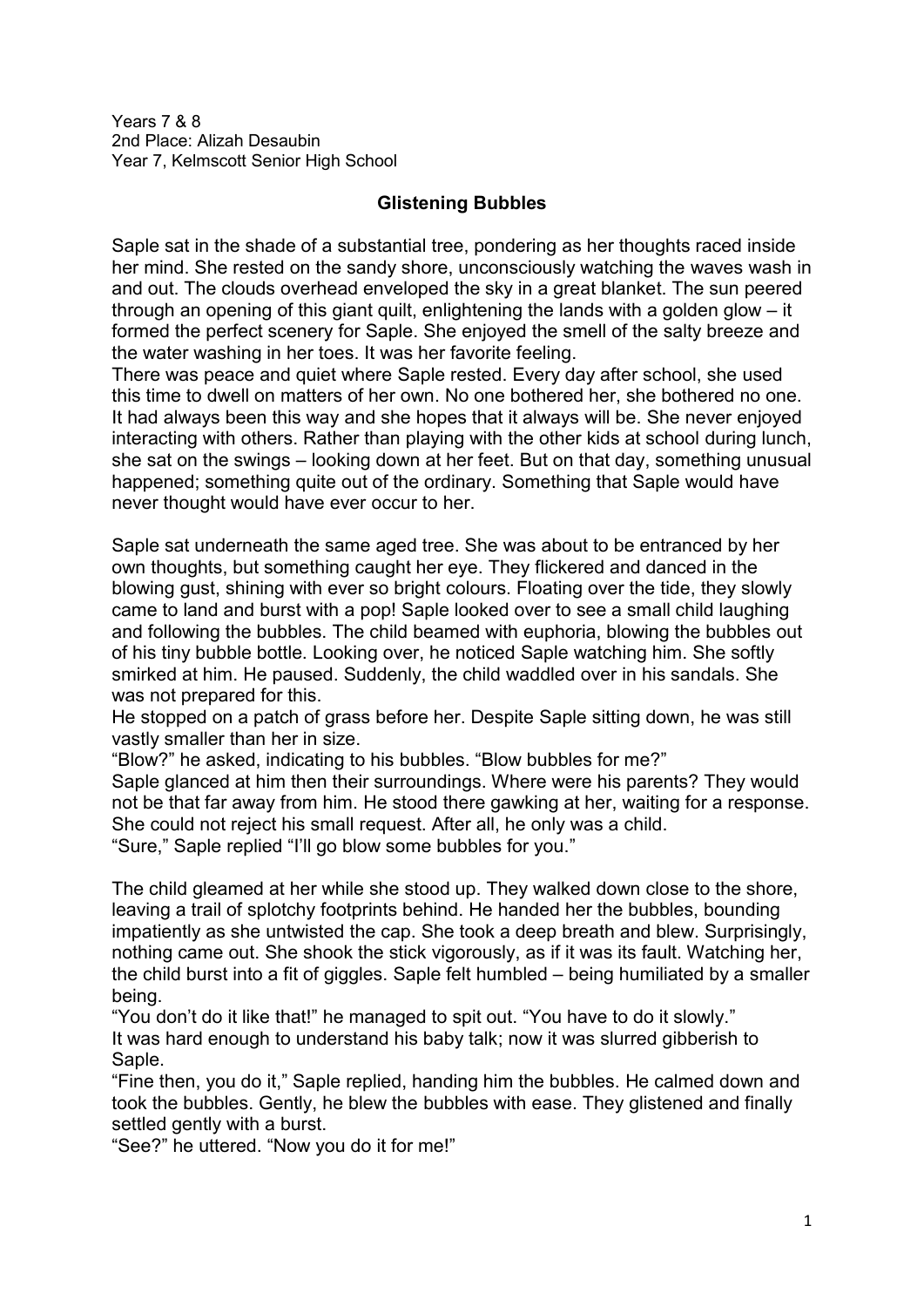He handed her the bubbles. She realised that she had not blown bubbles before. It was a common practise, but her parents had not given her any toys, even at a younger age. Studying and reading were the only hobbies she had at youth. Even now she did not bother with such insignificant and useless things. But after this, she thought that maybe it was not so useless.

An eruption of bubbles floated everywhere. The sound of a child laughing followed afterwards.

"You did it!" he exclaimed "Good job!"

He ran after the bubbles with great joy. Saple felt proud of her doings.

They continued to blow bubbles, chasing them afterwards with joy. But as everything ends – so did their fun.

"Aww," the child groaned, "the bubbles are finished!"

He tipped the bottle and only a small droplet came out. Saple looked overhead. The sky had turned overcast, and splatters of white started to appear against it. The sun had started to fall from the horizon. It felt like hours for which they were playing. It was best for her to head back.

"Well," Saple began to say, but something cut her off. The sounds of yelling started to come from behind. They both turned to that direction and two small silhouettes were running towards them – both yelling and flailing their hands frantically.

Both their yelling and they began to get clearer as they came closer. Saple still could not tell who they were, or what they were. She looked down to her side, expecting to see the small child. But he was not there. Instead, he had gone off towards the two figures.

"Wait!" Saple exclaimed "Where are you going?"

The child did not listen and kept on running. Saple started to pace behind him, but when she got closer, she was in for a surprise.

The two figures came in for a hug with the small toddler. It was an adult and another child, around the same age as Saple.

"Oh my sweet darling!" remarked the adult "Where have you been?"

The adult hugged the toddler so hard; he probably could not give a response.

"Muuum," squeaked the toddler. "I was playing bubbles!" He pointed to Saple "I was playing with her."

Saple sheepishly grinned and waved.

"Saple isn't it?" the mother recalled. "Isn't she one of your classmates Daisy?" Saple almost forgot she was there. Daisy peeked from behind her mother and nodded. Daisy was shy. Very shy. Saple was able to talk to people and co-operate with others, she just did not enjoy it. Daisy, on the other hand, could not do it even if she tried.

Saple nodded in response.

"Mum, mum," the toddler whinged. "Can we have some more bubbles?" The mother began to plunge into her handbag.

"I'm so sorry if Dylan's been a bother," the lady stated. "We've been looking for him for quite a while now, quite the adventurous one."

After a few seconds of rummaging, the lady pulled something out of her handbag. "Aha!" the mother exclaimed. "I knew I packed a second one."

She was about to hand the bottle to Dylan, but she hesitated.

"Mm, maybe we can play tomorrow, it is getting quite dark."

"But Mum –" Dylan groaned.

The lady gave Dylan the look, and he did not finish his sentence.